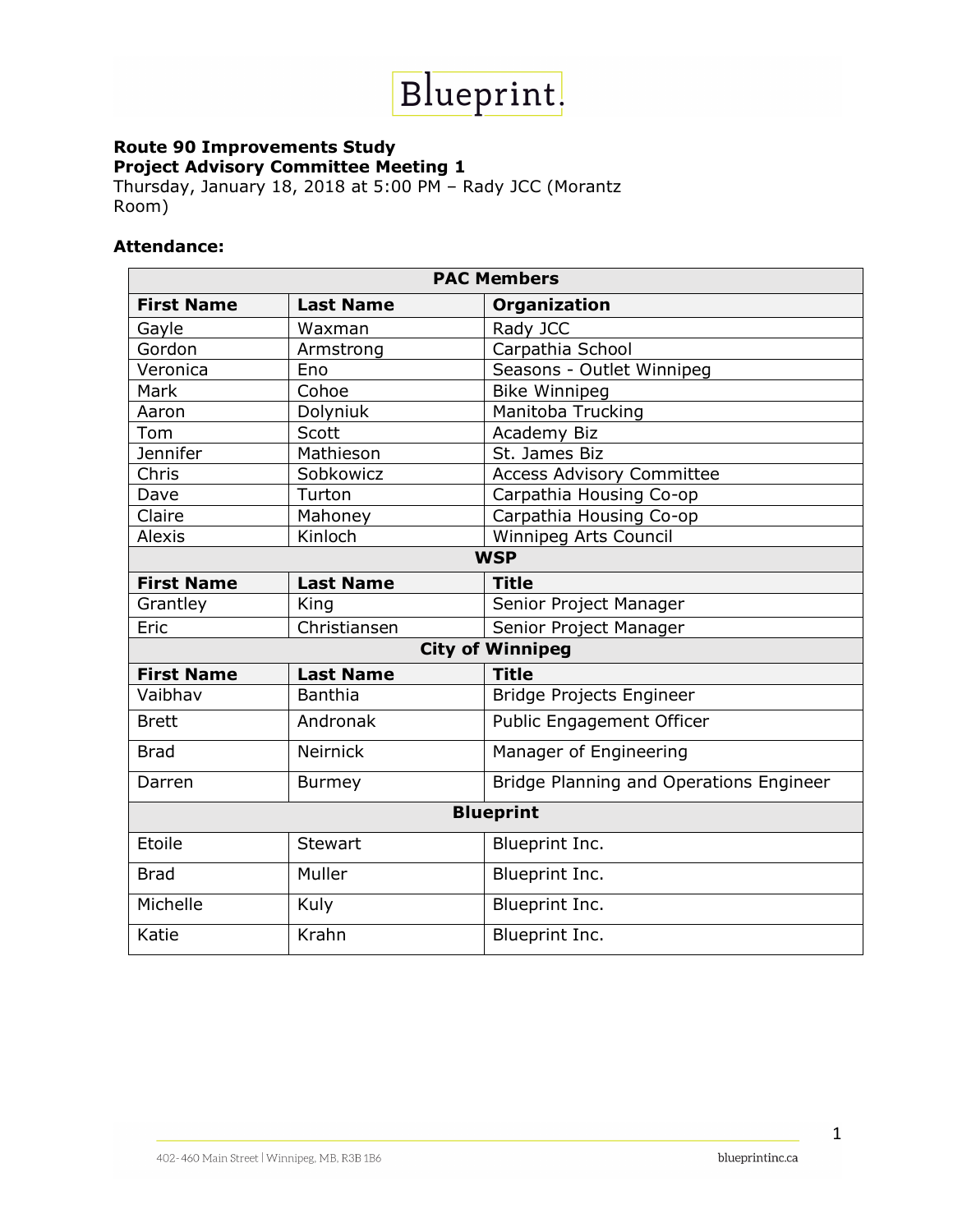# Blueprint.

The first meeting of the Route 90 Project Advisory Committee was held on January 18, 2018. The purpose of the meeting was to:

- Provide an overview of the project to date and introduce the new phase of project.
- Introduce and gather input on the proposed engagement process.
- Introduce and gather input on draft project Goal and Objectives.

## **1) Welcome and Introductions**

Blueprint welcomed the group and thanked Gayle from the Rady JCC for the meeting room and organizing the space.

The project team provided context on their roles and background and PAC members explained their organization's connection to Route 90 and/or interests related to the project:

**Chris Sobkowicz** – City of Winnipeg Access Advisory Committee

• Uses the route on a regular basis; concerned with pedestrian flow and access.

**Alexis Kinloch** – Winnipeg Art Council (WAC)

• Interested in ways to artistically enhance the corridor.

**Veronica Eno** – Seasons/Outlets Winnipeg

• Organization concerned about improving traffic flow; personally interested in road widening, improved transit service and AT paths. Wants to see construction commence soon.

**Gayle Waxman** – Rady JCC

• Rady JCC/ Asper Jewish Community Campus has about a million visits a year; interested generally and in effects of the project on their facility and users.

**Claire Mahoney, Dave Turton** – Carpathia Housing Co-op

• Board Chair and local resident; use route regularly and wants to see construction commence soon.

**Mark Cohoe** – Bike Winnipeg

• Feels that Route 90 could be improved for cyclists; very interested in AT improvements that make route safer, more convenient and consistent.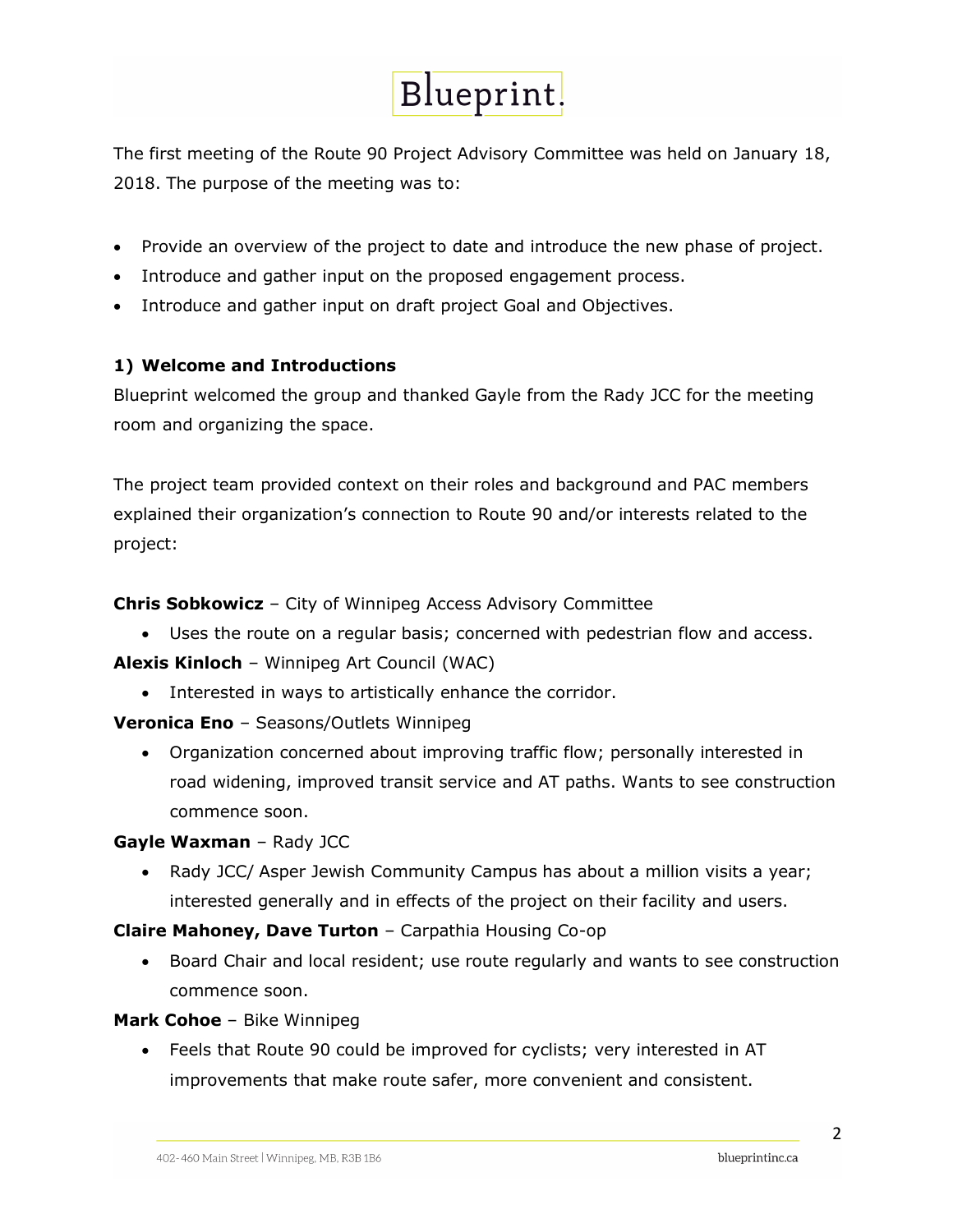Blueprint.

#### **Gordon Armstrong** - Carpathia School

• Over half their students cross Kenaston; concerned about the safety of the crossing and ensuring project design does not negatively affect enrolment.

#### **Tom Scott** - Academy BIZ

• Represents Academy businesses; concerned about business access during construction.

**Jennifer Mathieson** – St. James BIZ

• Represents St. James businesses; concerned about business access during construction and creating better connections (bike, walk and drive).

**Aaron Dolyniuk** - Winnipeg Trucking Association

• Main concern is the flow of commercial goods along the corridor and the bottle neck currently experienced on route.

Following introductions, Blueprint reviewed the committee and session purpose, and walked the group through the meeting agenda and *Terms of Reference*. A copy of the agenda and *Terms of Reference* are attached for reference.

### **2) Project Overview**

WSP presented a project overview as well as some background and context on the design process.

The following items were covered by the WSP project team in their presentation:

- Review of the study purpose, namely to prepare a Preliminary Design for the widening of Route 90 between Taylor Avenue and Ness Avenue that:
	- $\circ$  Provides three through lanes in each direction on Route 90 (Alignment from Academy to Taylor is not expected to significantly change from 2012);
	- $\circ$  Recommend modifications to the St. James Bridges, ramp structures, and Century Street Interchange at Portage Avenue as required;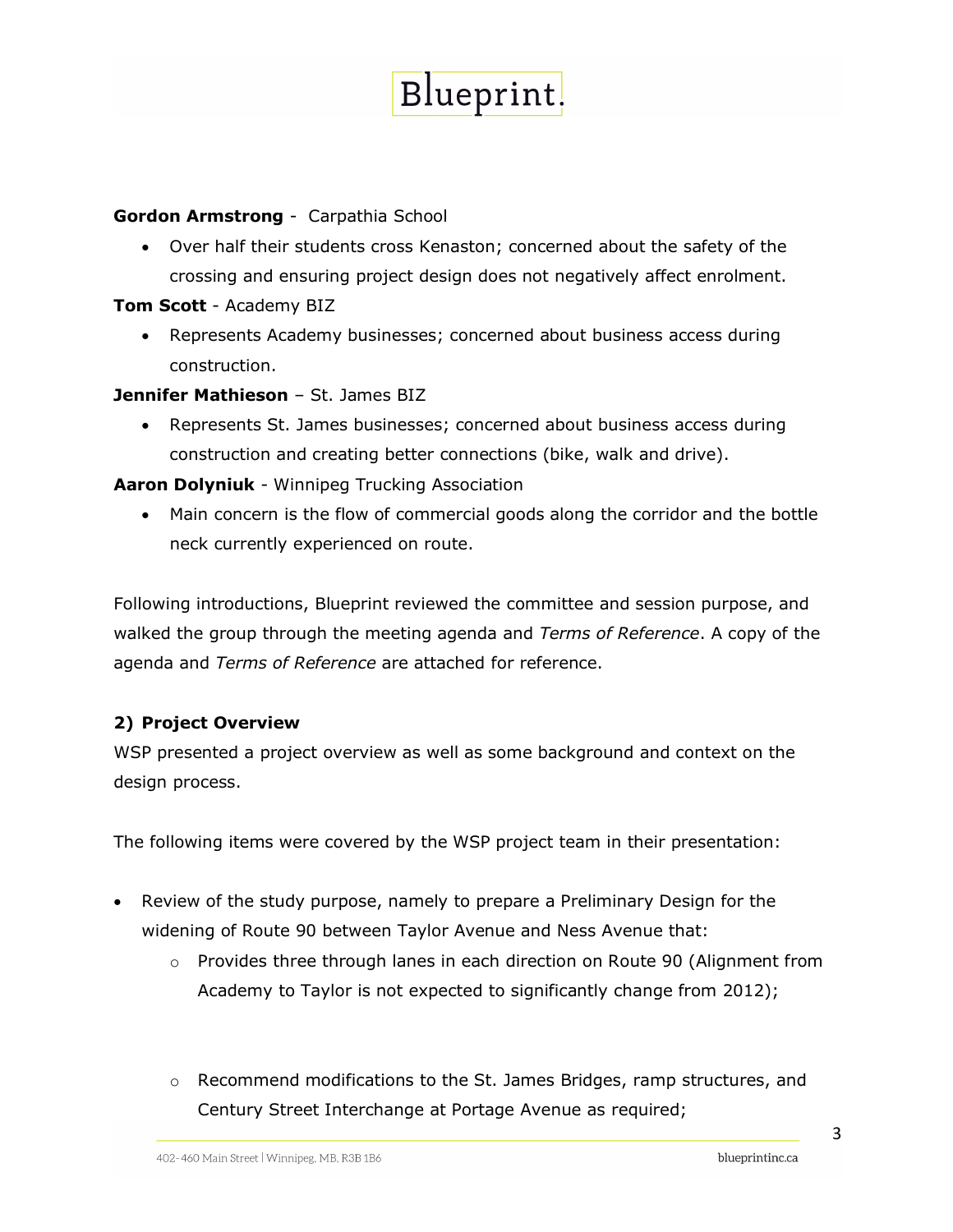

- o Improves the capacity of Route 90 for all modes of transportation (vehicles, transit, pedestrians & cyclists);
- o Includes a staging plan that ensures two lanes of traffic will be maintained at all times in both directions; and
- $\circ$  Builds on the previous transportation planning study completed in 2012.
- Review of the 2012 Study, public feedback received during past phase, and description of preferred Option 4.
- Introduced the current study and highlighted that while the 2012 corridor design from Academy to Taylor will remain largely unchanged, the St. James Bridges will be reviewed under the new scope, in addition to considering possible future development of the Kapyong lands.
- Provided a definition and explanation for:
	- o Functional Design.
	- o Preliminary Design.
	- o Value Engineering.
- Reviewed the decision-making process and the evaluation criteria for the project.

### **Questions and responses**

The PAC raised the following questions for follow-up and response by the project team:

• **Q:** What are the current and forecasted maximum traffic flow numbers on R90? **A:** *The current traffic volume is available on the City's website, and the future traffic forecast will be obtained from the City's traffic model*.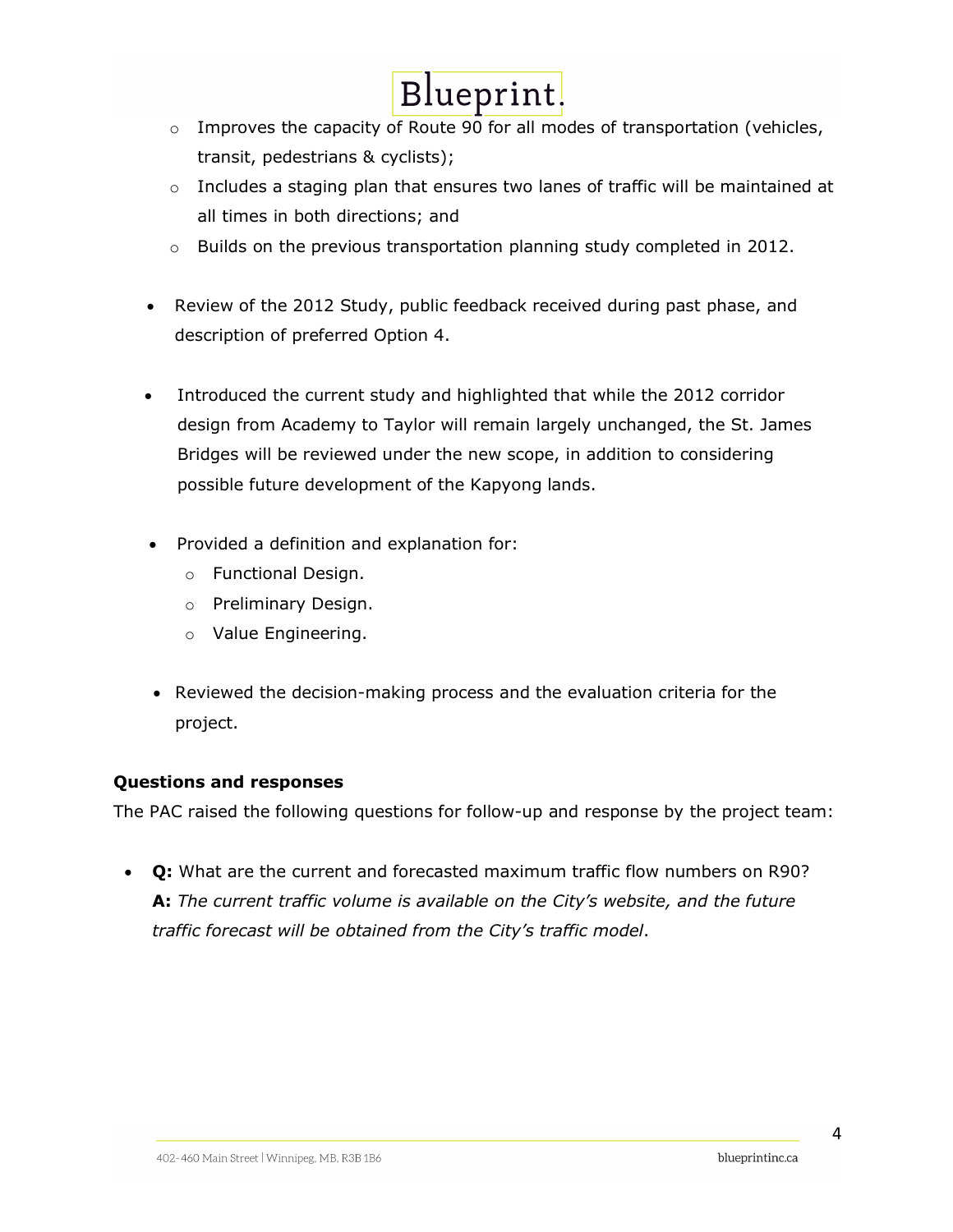# Blueprint.

• **Q:** What are the plans to connect into current and planned pedestrian cycling infrastructure?

**A:** *The current study will assess improving the pedestrian and cycling facilities within the study area. This will also include pedestrian and cycling facilities across the bridges.*

• **Q:** Are you expecting increased traffic on Academy, what are the calming measures?

**A:** *We are unable to answer this question at this time because the technical team is currently analyzing the transportation model. The technical team will recommend the appropriate calming measures for Academy based on traffic volume.*

• **Q:** What are the construction timelines, impact on commute times and important connections?

**A:** *Construction would begin only after preliminary design is complete, City Council has approved a final design and funding has been allocated for construction. Construction duration will depend on the delivery method (traditional bid build/design build/PPP). The impact to commute time should be no worse than current because two lanes in each direction will be maintained at all times during construction. Current accesses will also be maintained.*

• **Q:** What will be the impact to transit and bus stops – especially for sites like Seasons of Tuxedo and the Rady JCC?

**A:** *There should be no major impact to transit service given that the status quo will be maintained. There may be changes to stop location to accommodate construction staging.*

• **Q:** What is the status of rail line (Lanark Street + Lindsay Street) in context of project and has there been any investigation of decommissioning and repurposing this corridor?

**A:** *This project will not impact the rail line and is not part of this study, so we are unable to comment on the future of it.*

• **Q:** What will be the impact on access from Carpathia area, especially during construction?

**A:** *We are unable to answer the question at this time given that we are at the beginning of the project and haven't assessed construction staging as yet.*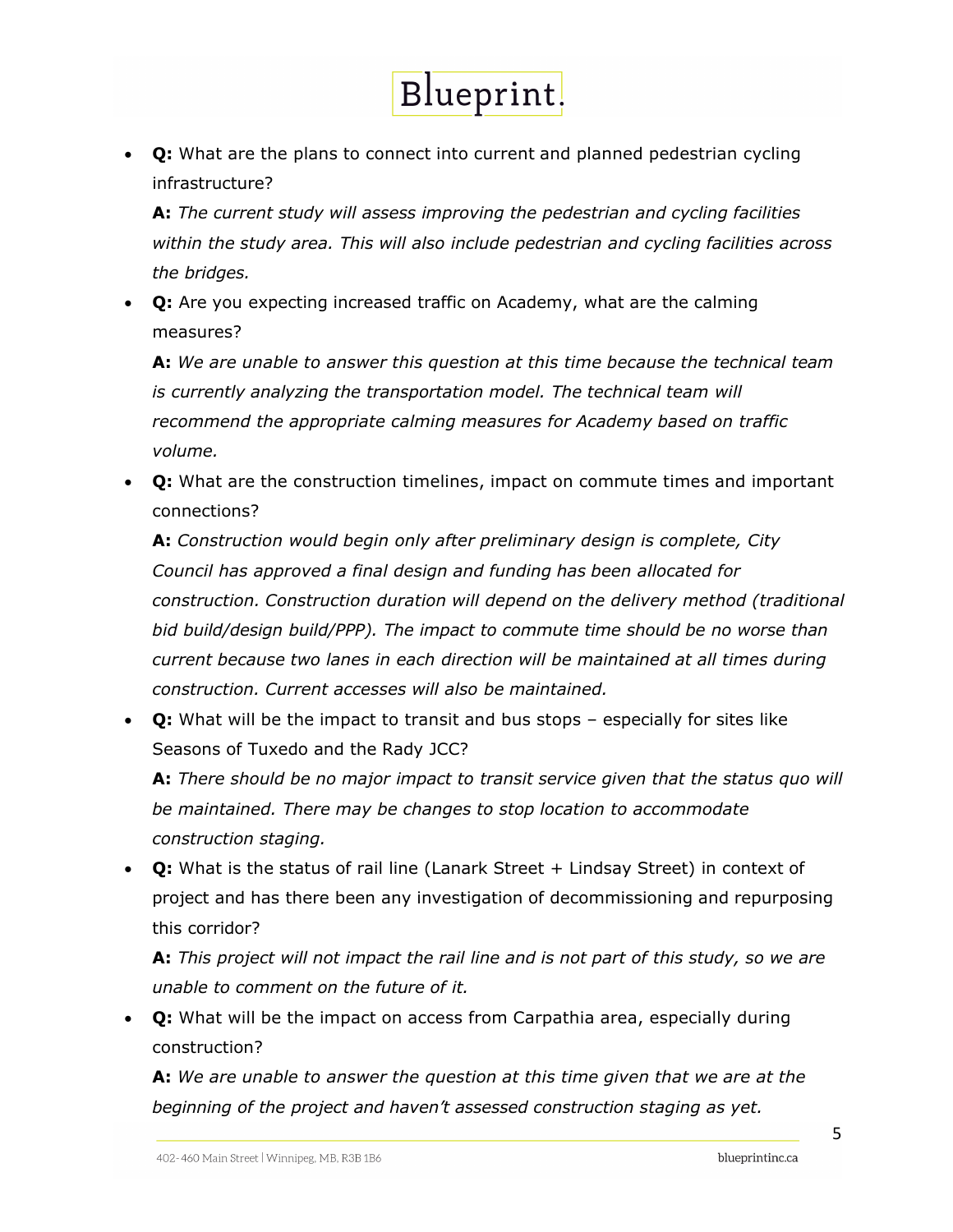

## **3) PAC Role and Engagement Plan**

Blueprint provided an overview of the PAC structure and public engagement campaign. A timeline and description of proposed tactics, as well as a brief review of PAC interviews, were provided.

#### *What we heard: PAC Interviews*

- Members of your organization want to stay up to date on important information and provide their input when possible and they would be happy to have a representative sit on the PAC.
- Time commitments are a concern and what is discussed at the PAC should be relevant to your organization.
- There was a need to know more about what the PAC actually is and how it will work so that participants can fully understand the purpose.

#### *Project Timeline*

- Blueprint reviewed the Project Timeline and highlighted opportunities for public engagement.
- *Note: The timeline diagram has been updated since the initial PAC meeting and the most up-to-date version appended to these notes.*

### *Engagement Tactics*

### • **Project Advisory Committee (PAC)**

The PAC will consist of 10 to 12 members and include key perspectives and interests that correspond to the project such as local residents, area business, schools and community centres, accessibility advocates, active transportation and trucking organizations. Subject-matter advisors and community leaders may be invited to attend PAC meetings on an informal or ad hoc basis to inform or provide input on key project areas as needed. PAC members are representatives that reflect a cross-section of interests and will be willing and able to access their own broad community networks to coordinate feedback and share information and updates throughout the project.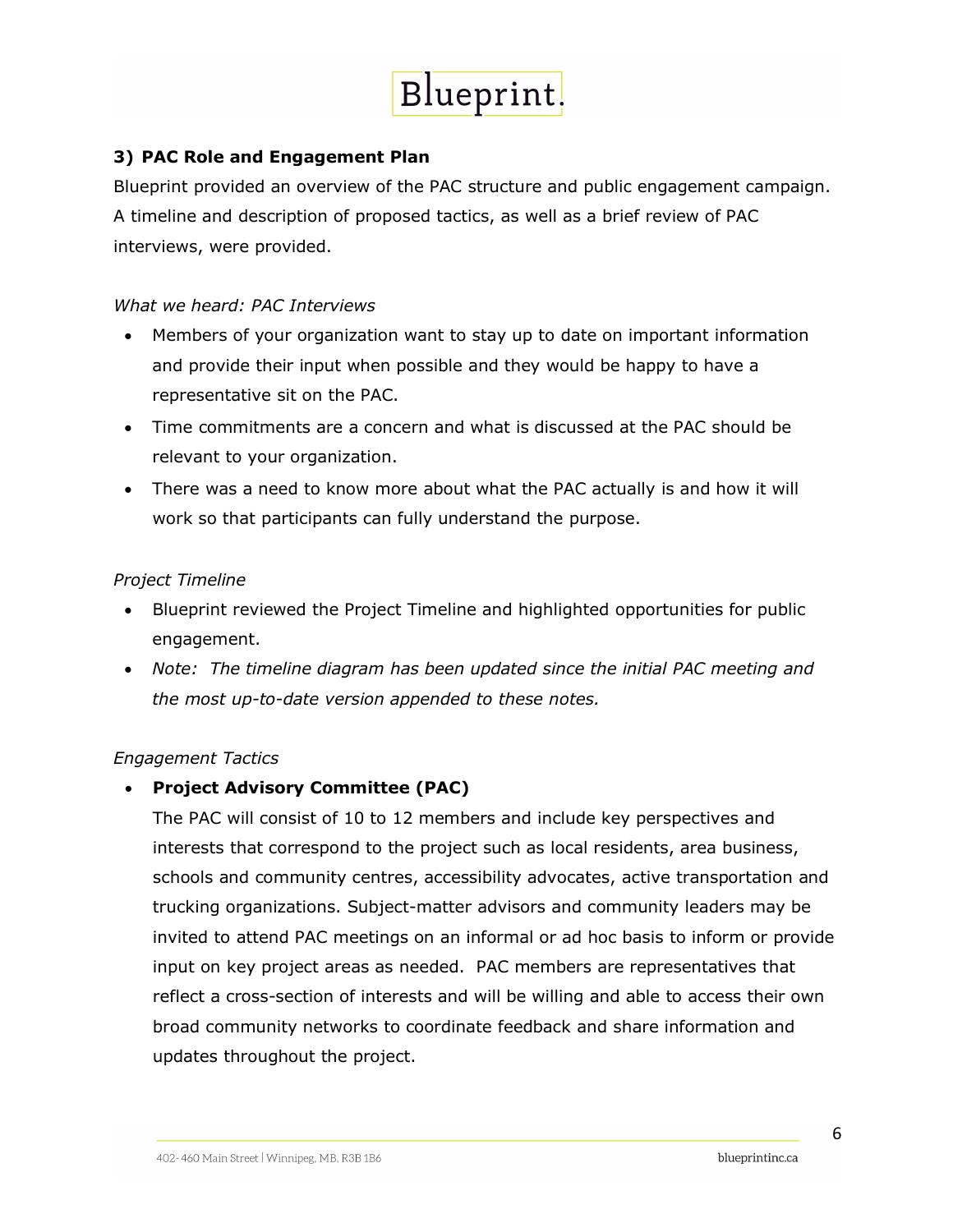

### • **Targeted stakeholder meetings and outreach**

Additional organizations that are not involved on the PAC but have been identified as impacted by the project or that may have helpful feedback or information may be engaged as-needed through targeted meetings or other outreach methods, as appropriate. Targeted stakeholders will be grouped by interest for the meetings.

### • **Online engagement and promotion**

City of Winnipeg website will provide helpful information on the project, including background, timeline, infographics, PAC details, contact information, opportunities to participate, FAQs and other content, as determined.

### • **Statistically significant survey**

A city-wide omnibus statistically significant survey will be conducted at the beginning of the project and a representative public opinion survey will be conducted during preliminary design to gather key input from stakeholders in the corridor area and the broader public on key areas of the project. Key areas to be defined by the project team. Survey content will be mirrored and available online for voluntary participation by the public.

# • **Public information session/community event**

A public information session/community event will be held as part of the engagement campaign to provide the public with information on the project, gather input on key project areas, promote the online survey and help describe project decision-making and how input will be used. Methods of promotion to be determined, but may include: advertisements, local posters/signs, email updates, social media and media releases. Project team will work with PAC to identify promotional opportunities via their organizations.

### • **Council updates**

A monthly update describing high level engagement tactics, estimated timing and updates will be provided to project area Councillors and Standing Policy Committee Chair on a monthly basis. Content, frequency and distribution of updates may be updated on an ongoing basis to respond to feedback from City project team or